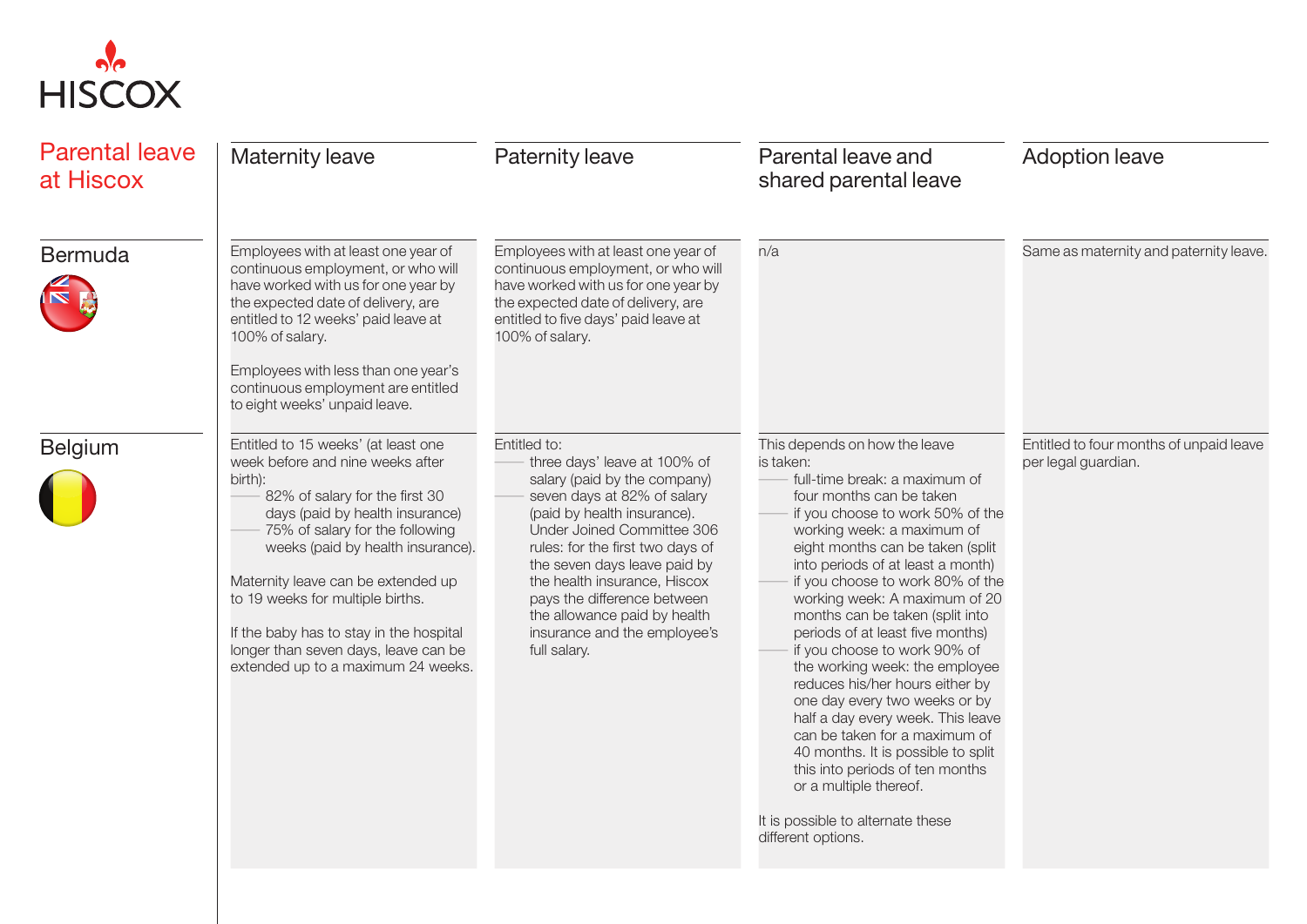

| <b>Parental leave</b><br>at Hiscox | Maternity leave                                                                                                                                                                                                                                                                                                                                                               | Paternity leave                                                                                                                                                                                         | Parental leave and<br>shared parental leave                                                                                                                                                                                                                                                                                                                                                                                                                                                           | <b>Adoption leave</b>                                                                                                                                                                                                                                                                                                                                                                                                                                                                                    |
|------------------------------------|-------------------------------------------------------------------------------------------------------------------------------------------------------------------------------------------------------------------------------------------------------------------------------------------------------------------------------------------------------------------------------|---------------------------------------------------------------------------------------------------------------------------------------------------------------------------------------------------------|-------------------------------------------------------------------------------------------------------------------------------------------------------------------------------------------------------------------------------------------------------------------------------------------------------------------------------------------------------------------------------------------------------------------------------------------------------------------------------------------------------|----------------------------------------------------------------------------------------------------------------------------------------------------------------------------------------------------------------------------------------------------------------------------------------------------------------------------------------------------------------------------------------------------------------------------------------------------------------------------------------------------------|
| France                             | Entitled to 20 weeks' leave at 100%<br>of salary (16 statutory weeks, plus an<br>additional four weeks paid by Hiscox).<br>Up to 26 weeks' for a third child,<br>34 weeks' for twins and 46 weeks'<br>for triplets.<br>The mother is entitled to have two<br>additional weeks before and four<br>additional weeks after birth in the<br>event of illness linked to pregnancy. | Entitled to:<br>three days' leave during/<br>immediately after the birth<br>11 additional days taken within<br>four months of the date of birth.<br>This is capped at the Social<br>Security allowance. | Parental leave is open to any employee<br>with at least one year's service. With<br>each birth, the maximum initial leave<br>is one year but it can be renewed<br>depending on the number of children<br>born. For example, if one child is born,<br>a parent can take up to a year of leave.<br>This can be renewed twice with an<br>end date of the child's third birthday.<br>For twins, the same applies but with<br>an end date of the child's entry<br>to kindergarten.<br>(paid by the state). | Adoption leave varies according to<br>the number of adopted children, the<br>number of children already dependent<br>on the parent (before the adoption)<br>and the possible distribution of leave<br>between the parents. This starts<br>at a minimum of ten weeks (for one<br>adopted child where there are no or<br>one dependent child and one parent<br>takes the leave) to 22 weeks and 18<br>days (for two or more adopted children<br>where both parents split the leave;<br>paid by the state). |
| Germany                            | Entitled to 14 weeks' paid leave at<br>100% of salary (six weeks before birth,<br>eight mandatory weeks after birth).<br>In addition, the government pays a<br>maximum of 67% of salary for 12<br>months (14 months if both parents<br>request parental leave) following the<br>birth date.                                                                                   | n/a                                                                                                                                                                                                     | Entitled to 36 months' unpaid leave<br>split between the parents.<br>(grants paid by the state)                                                                                                                                                                                                                                                                                                                                                                                                       | Entitled to six weeks per legal<br>guardian (plus one extra week for<br>one of them):<br>three days paid at 100% of<br>salary (by Hiscox)<br>the following days are paid<br>at 82% of salary (by<br>health insurance).                                                                                                                                                                                                                                                                                   |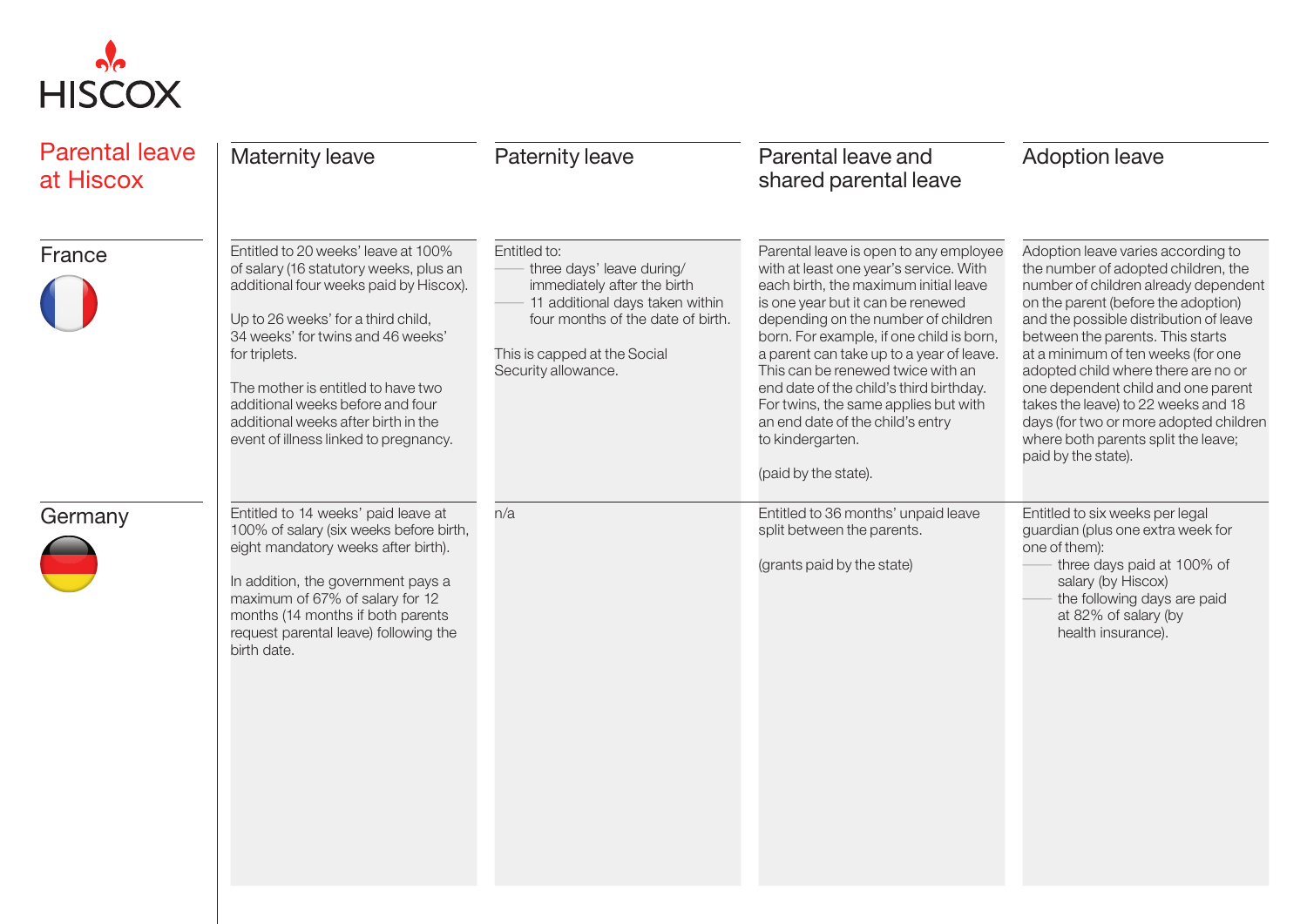| <b>Parental leave</b><br>at Hiscox | Maternity leave                                                                                                                                                                                                                                                                                                                                                                                                                                                                                                                                                                            | Paternity leave                                                                                                                                                                                                                        | Parental leave and<br>shared parental leave | <b>Adoption leave</b>              |
|------------------------------------|--------------------------------------------------------------------------------------------------------------------------------------------------------------------------------------------------------------------------------------------------------------------------------------------------------------------------------------------------------------------------------------------------------------------------------------------------------------------------------------------------------------------------------------------------------------------------------------------|----------------------------------------------------------------------------------------------------------------------------------------------------------------------------------------------------------------------------------------|---------------------------------------------|------------------------------------|
| Guernsey                           | Employees with at least 15 months'<br>continuous employment are entitled<br>to 12 weeks' paid leave at 100% of<br>salary and may take up to a further<br>14 weeks of unpaid leave. They will<br>also receive a return-to-work bonus<br>of 50% of their basic weekly pay for<br>six weeks on their return to work.*<br>*If an employee chooses to leave<br>the company within 12 months<br>of returning from maternity leave,<br>they would be required to repay<br>the bonus.<br>Employees with less than 15 months<br>of continuous employment are<br>entitled to 12 weeks' unpaid leave. | Employees with at least 15 months'<br>continuous employment are entitled<br>to two weeks' paid leave at 100%<br>of salary.<br>Employees with less than 15 months'<br>continuous employment are entitled<br>to two weeks' unpaid leave. | n/a                                         | Same as maternity/paternity leave. |
| Ireland                            | Same as the UK.                                                                                                                                                                                                                                                                                                                                                                                                                                                                                                                                                                            | Same as the UK.                                                                                                                                                                                                                        | Same as the UK.                             | Same as the UK.                    |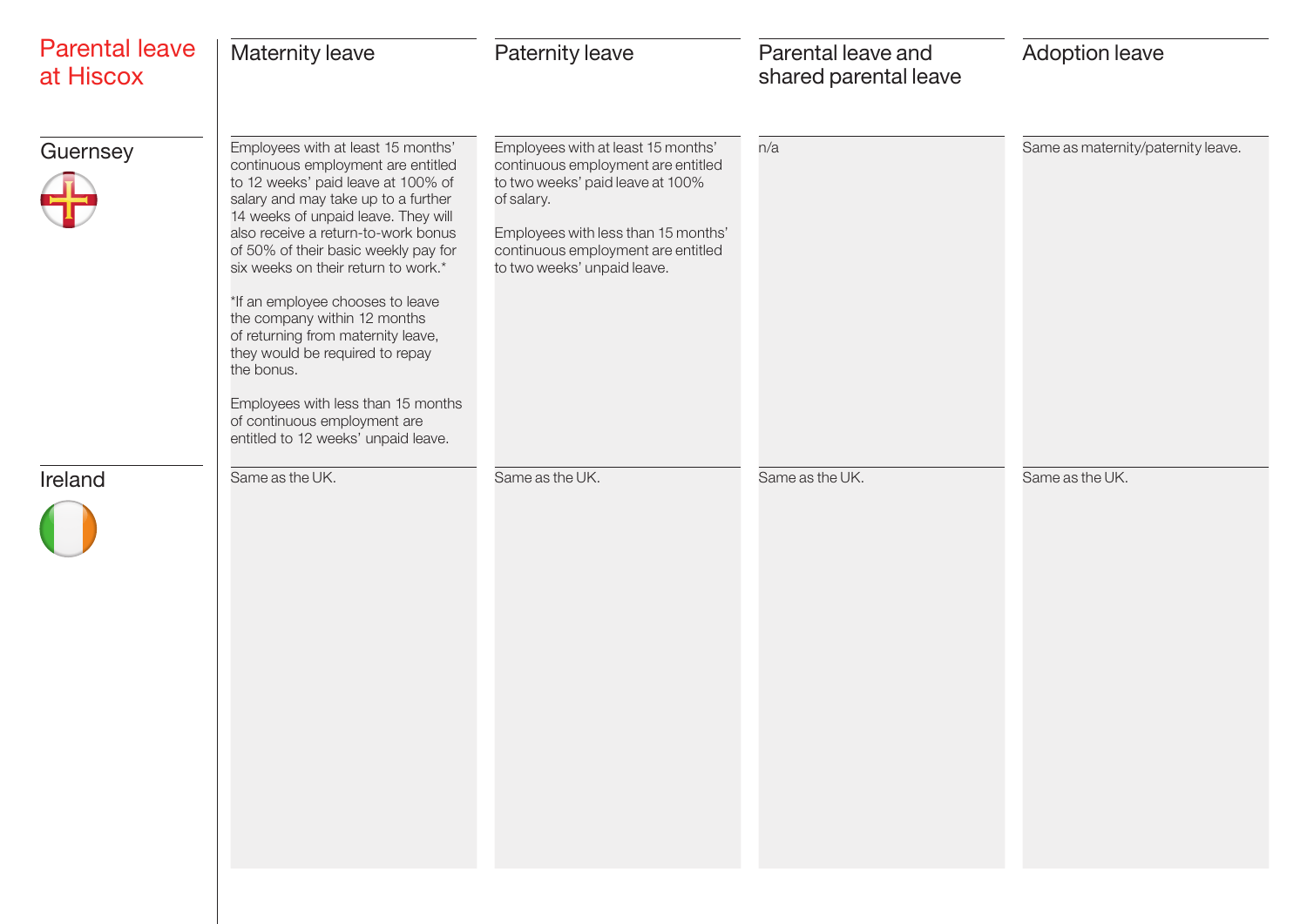| <b>Parental leave</b><br>at Hiscox | <b>Maternity leave</b>                                                                                                                                                                                                                                                                                                                                                                                                                                                                               | <b>Paternity leave</b>                                                                                                                           | Parental leave and<br>shared parental leave                                                                                                                                                                                                                                                                                                        | <b>Adoption leave</b>                                                                                                                                                                  |
|------------------------------------|------------------------------------------------------------------------------------------------------------------------------------------------------------------------------------------------------------------------------------------------------------------------------------------------------------------------------------------------------------------------------------------------------------------------------------------------------------------------------------------------------|--------------------------------------------------------------------------------------------------------------------------------------------------|----------------------------------------------------------------------------------------------------------------------------------------------------------------------------------------------------------------------------------------------------------------------------------------------------------------------------------------------------|----------------------------------------------------------------------------------------------------------------------------------------------------------------------------------------|
| Luxembourg                         | Entitled to up to 20 weeks' paid leave<br>(eight weeks before birth, 12 weeks<br>after birth). This is a grant provided<br>by health insurance and the amount<br>paid is based on the highest salary<br>received during the three months<br>before the start of maternity leave.<br>To be entitled to maternity leave,<br>the employee must have completed<br>a mandatory minimum period of<br>six months membership to health<br>insurance in the 12 months before<br>the start of maternity leave. | Entitled to ten days' leave at 100%<br>of salary.                                                                                                | Several options for parental leave are<br>available: full-time, part-time and split<br>leave. This depends on the number<br>of hours the parent works and their<br>current situation.<br>Entitled to up to six months' unpaid<br>leave (for full-time employees) for each<br>parent. Parents can claim parental<br>leave allowance from the state. | Entitled to 12 weeks' leave (only for one<br>of two legal guardians; paid by health<br>insurance).                                                                                     |
| Portugal                           | A choice of either 120 or 150 days'<br>parental leave with an additional 30<br>days for multiple births.<br>120 days at 100% of salary.<br>150 days at 80% of salary.<br>(paid by Social Security)                                                                                                                                                                                                                                                                                                   | Entitled to 15 days' at 100% of salary.<br>It is also possible to take an additional<br>ten days at 100% of salary.<br>(paid by Social Security) | n/a                                                                                                                                                                                                                                                                                                                                                | This is the same as maternity leave for<br>adoptive mothers.                                                                                                                           |
| Spain                              | Entitled to 16 weeks' paid leave<br>(six mandatory weeks after birth)<br>at 100% of salary.<br>(paid by Social Security)                                                                                                                                                                                                                                                                                                                                                                             | Entitled to eight weeks' paid leave<br>(two mandatory weeks after birth)<br>at 100% of salary.<br>(paid by Social Security)                      | n/a                                                                                                                                                                                                                                                                                                                                                | Entitled to six weeks' paid leave per<br>legal guardian at 100% of salary.<br>There is the option to take a further<br>six weeks' paid at 100% of salary.<br>(paid by Social Security) |
| <b>The Netherlands</b>             | Entitled to up to 16 weeks' leave at<br>100% of salary.<br>(paid by the state)                                                                                                                                                                                                                                                                                                                                                                                                                       | Entitled to five days' paid leave at<br>100% of salary.<br>(paid by company)                                                                     | Entitled to 26 weeks' unpaid leave per<br>parent. In general, this leave is spread<br>out for a few hours to a day per week.<br>This leave is applicable until the child<br>is eight years' old.                                                                                                                                                   | Entitled to six weeks of paid leave per<br>legal guardian at 100% of salary.<br>(paid by the state)                                                                                    |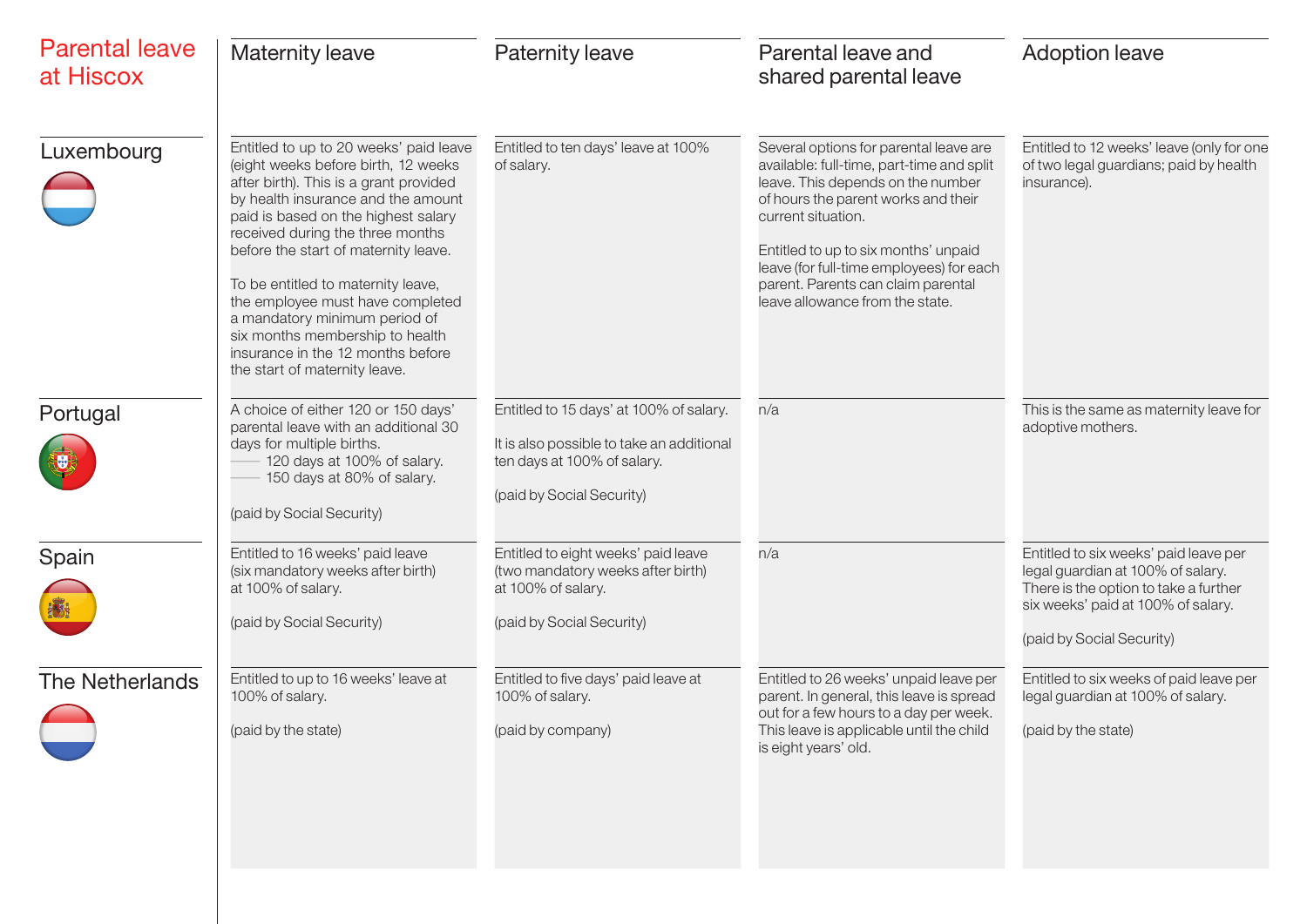| <b>Parental leave</b><br>at Hiscox | <b>Maternity leave</b>                                                                                                                                                                                                                                                                                                                                                                                                                                                                                                                                                                                                                                                                                                                                                                                                                                                                                                                                                                                                                                                                                                                                                                                                                                                                    | <b>Paternity leave</b>                                                                                                                                                                                                                                                                                                               | Parental leave and<br>shared parental leave                                                                                                                                                                                                                                                                                                                                                                                                                                                                                                                                                                                                                                                                                                                                                                                                                                                                                                                                                                                                                                                                 | <b>Adoption leave</b>                                                                                                                                                                                                                                                                                                                                                                                                                                                                                                                                                                                                                                                                                       |
|------------------------------------|-------------------------------------------------------------------------------------------------------------------------------------------------------------------------------------------------------------------------------------------------------------------------------------------------------------------------------------------------------------------------------------------------------------------------------------------------------------------------------------------------------------------------------------------------------------------------------------------------------------------------------------------------------------------------------------------------------------------------------------------------------------------------------------------------------------------------------------------------------------------------------------------------------------------------------------------------------------------------------------------------------------------------------------------------------------------------------------------------------------------------------------------------------------------------------------------------------------------------------------------------------------------------------------------|--------------------------------------------------------------------------------------------------------------------------------------------------------------------------------------------------------------------------------------------------------------------------------------------------------------------------------------|-------------------------------------------------------------------------------------------------------------------------------------------------------------------------------------------------------------------------------------------------------------------------------------------------------------------------------------------------------------------------------------------------------------------------------------------------------------------------------------------------------------------------------------------------------------------------------------------------------------------------------------------------------------------------------------------------------------------------------------------------------------------------------------------------------------------------------------------------------------------------------------------------------------------------------------------------------------------------------------------------------------------------------------------------------------------------------------------------------------|-------------------------------------------------------------------------------------------------------------------------------------------------------------------------------------------------------------------------------------------------------------------------------------------------------------------------------------------------------------------------------------------------------------------------------------------------------------------------------------------------------------------------------------------------------------------------------------------------------------------------------------------------------------------------------------------------------------|
| UK                                 | Employees with over 52 weeks'<br>continuous service at the 15th week<br>before the expected week of childbirth<br>(EWC) are entitled to Hiscox maternity<br>pay. This consists of:<br>90% of average weekly pay<br>for six weeks from the start of<br>maternity leave;<br>100% of basic weekly pay for<br>weeks 7-13 of maternity leave;<br>50% of basic weekly pay for<br>weeks 14-26 of maternity<br>leave, with the remaining 50%<br>of basic weekly pay being paid<br>on return to work as a return<br>to work bonus*;<br>for the remaining 13 weeks<br>(weeks 27-39 of maternity<br>leave) they will receive statutory<br>maternity pay.<br>*If an employee chooses to leave the<br>company within 12 months of returning<br>from maternity leave, they would be<br>required to repay the bonus.<br>Employees with less than 52 weeks'<br>continuous service at the 15th week<br>before the expected week of childbirth<br>(EWC), but who have been employed<br>for at least 26 weeks and are still<br>employed during that week, are<br>entitled to a maximum of 39 weeks<br>statutory maternity pay.<br>Employees who do not meet the<br>criteria set out above will be contacted<br>by HR and provided with a SMP1<br>form which can be used to apply<br>for maternity allowance. | Employees with at least 26 weeks of<br>continuous employment by the end<br>of the 15th week before the EWC are<br>entitled to two weeks' paid leave at<br>100% of salary.<br>Employees with less than 26 weeks<br>of continuous employment by the end<br>of the 15th week before the EWC are<br>entitled to two weeks' unpaid leave. | Up to 37 weeks of shared parental<br>pay (SPP) is available to be shared<br>between parents if the full maternity<br>leave/primary adopter leave<br>entitlement is not elected. Both<br>parents are required to meet a set of<br>eligibility criteria for SPP, which are:<br>to have been continuously<br>employed for at least 26 weeks<br>by the end of the 15th week<br>before the EWC;<br>remain continuously employed<br>until the week before any period<br>of shared parental leave starts;<br>share the primary responsibility<br>for caring for the child with the<br>other parent at the time of the<br>birth/adoption;<br>the mother is entitled to statutory<br>maternity/adoption leave;<br>the mother has curtailed her<br>entitlement to maternity/adoption<br>leave or has returned to work;<br>satisfy the continuity of<br>employment test and your<br>partner meets the employment<br>and earnings test.<br>Each parent can take 18 weeks'<br>unpaid parental leave for each child<br>up to their 18th birthday. To qualify,<br>the employee must have one year's<br>continuous service. | In the case of adoption, one parent<br>is entitled to adoption leave and<br>the other parent may take paternity<br>leave, so couples must elect which<br>of them will be classified as the<br>primary 'adopter'.<br>For employees who elect to be the<br>primary adopter, the entitlements are<br>the same as those set out under UK<br>maternity leave.<br>For employees who elect to take<br>paternity leave, the entitlements are<br>the same as those set out under<br>paternity leave, with the difference<br>being that the employee must have<br>at least 26 weeks of continuous<br>employment before the week in<br>which the child's adopter is notified of<br>having been matched with the child. |